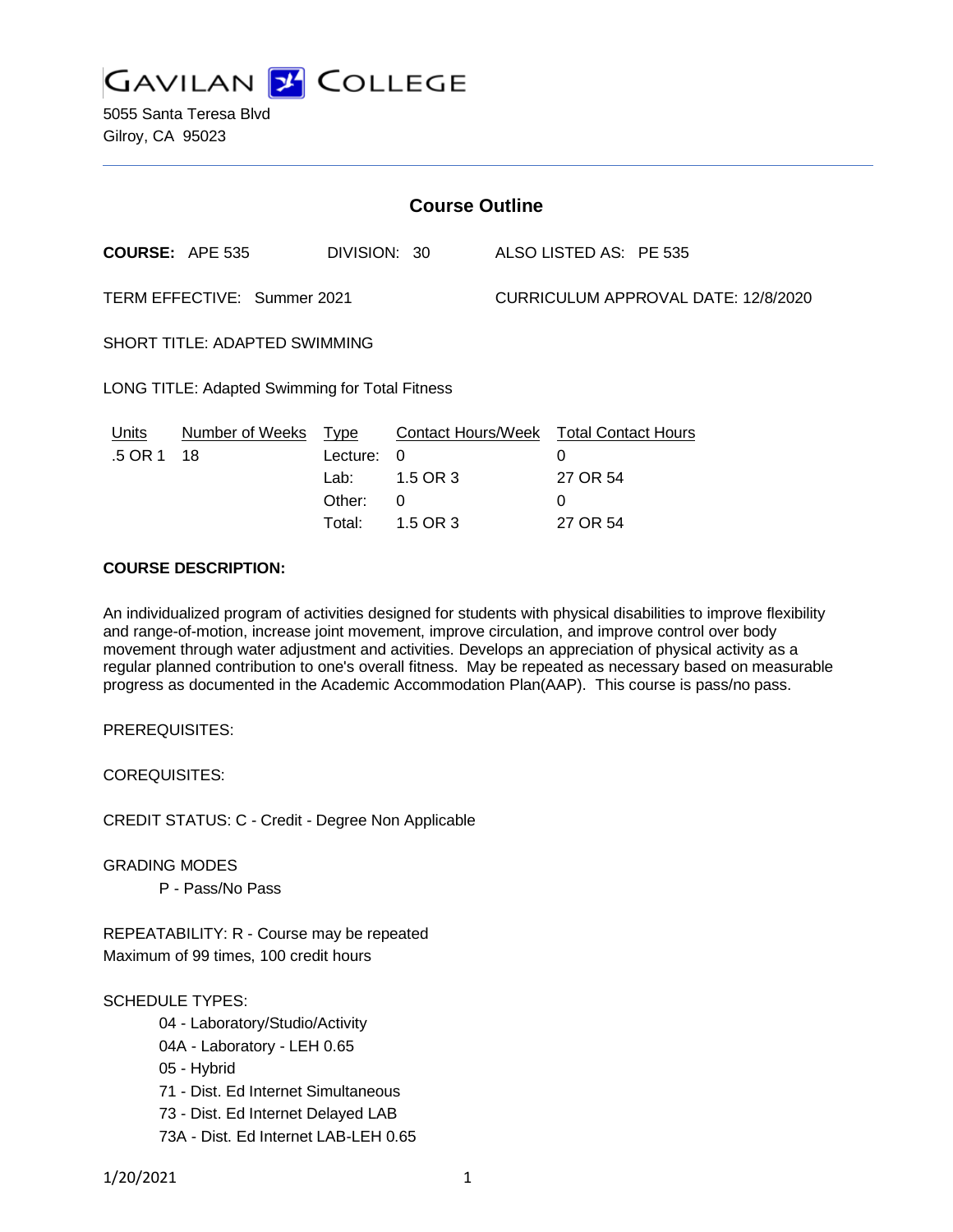# **STUDENT LEARNING OUTCOMES:**

1. Demonstrate three (3) adapted swim strokes. Measure of assessment: Instructor observation, oral report, performance exam Year assessed, or planned year of assessment: 2018 Semester: Fall

2. Demonstrate five (5) aquatic exercises for a period of 20 minutes to show improved cardio conditioning. Measure of assessment: Instructor observation and pre-test, post-test Year assessed, or planned year of assessment: 2018 Semester: Fall

3. Identify one (1) deep water jogging technique.

Measure of assessment: Instructor observation, oral report, performance exam Year assessed, or planned year of assessment: 2018

## **CONTENT, STUDENT PERFORMANCE OBJECTIVES, OUT-OF-CLASS ASSIGNMENTS**

Curriculum Approval Date: 12/8/2020

### **DE MODIFICATION ONLY**

3-6 Hours

Students will become familiar with appropriate pool clothing, locker rooms, pool equipment, available parking for students with

disabilities, use of pool lifts and exercise equipment, safety procedures when entering and exiting pool and locker rooms, prevention of theft of personal belongings, use of locks and storage of belongings, items students will need to bring for class. SPO: Students will locate their pulse (neck, wrist, temple or chest). Students will meet with staff regarding health limitations, doctor's

verification and Academic Accommodations Plan (AAP).

#### 3-7 Hours

Discuss and review pool safety procedures. Who is the first contact person in case of emergency? Who delegates authority? Who contacts 911? Where is information regarding an emergency kept? SPO: Students will identify the appropriate emergency contact information.

#### 3.5-7 Hours

Introduction of daily warm up activities including proper techniques for pool walking, arm swing and stationary stretching exercises. SPO: Students will become adjusted to the water and familiar with water safety skills including floating, breathing, buoyancy, opening eyes underwater.

#### 3.5-7 Hours

Introduction of deep water cardiovascular training. Discuss use of equipment used for deep water., i.e. hydra-water, bar bells, and rings. Demonstrate adapted back stroke with use of bar bells. Additional cardio training with use of legs. Review warm-up activities and introduce use of kick board for adapted swimming, cross country skiing, forward and backward jumps, jumping jacks.

Discuss aquatic muscle contractions in aquatic environment. SPO: Students will demonstrate exercises for deep water cardiovascular training.

#### 3-7 Hours

Review and discuss all cardiovascular training methods. Have students demonstrate 3 deep water adapted swim strokes. Discuss the basic mechanics of back stroke, free style and breast stroke, and discuss five principles for altering intensity - inertia, acceleration, assisting/impeding movements, front surface area and levers. SPO: Students will identify which training methods

work for their individual needs.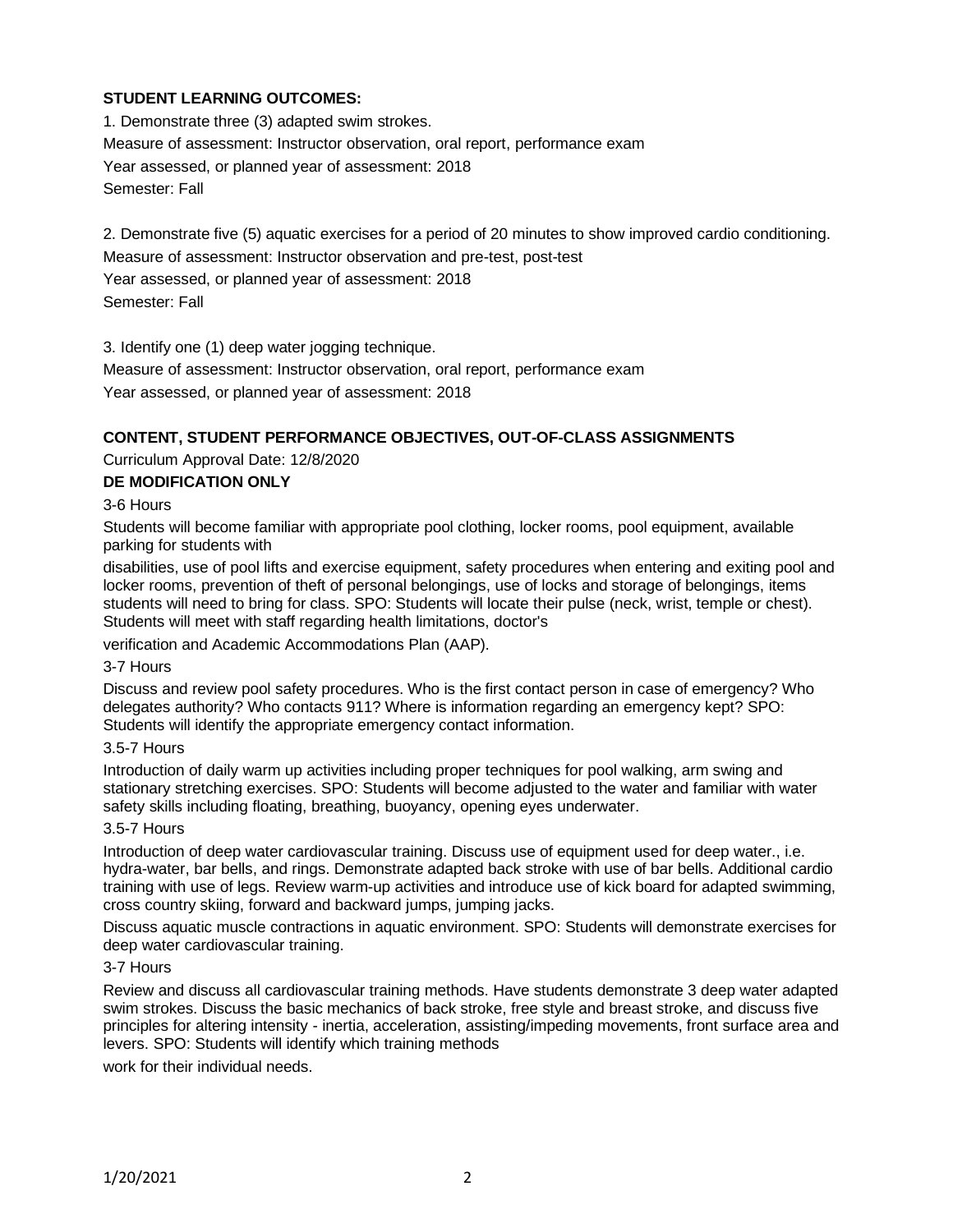## 3-6 Hours

Review adapted swim strokes with emphasis on breast stroke and coordination with leg kick. Safe and effective toning exercises for the 7 major muscle groups. Safe and effective transitions between aerobic movements. SPO: Students will demonstrate adapted swim strokes.

#### 3-6 Hours

Define anatomical position and neutral position and how they relate to basic movement in the water. Discuss types of joints in the body and how they relate to adapted swim strokes. Review adapted swim strokes and breathing for limited and non-ambulatory students. SPO: Students will practice adapted swim stroke and breathing necessary for their limitations.

### 3-6 Hours

Discuss handouts on physical challenges., i.e. obesity, cardiovascular disease, respiratory disease and neuromuscular diseases. Introduce optional methods of swim workout. SPO: Students will recognize their own physical challenges and apply their knowledge during exercise.

2 Hours

Final

# **METHODS OF INSTRUCTION:**

Through demonstration of aquatic exercises, current videos/internet accessible related content and lectures that augment water activities, students will be working on individual goals. Evaluation will be by subjective and objective testing of individual improvement and by participation.

## **METHODS OF EVALUATION:**

Skill demonstrations Percent of total grade: 50.00 % Skill demonstrations: 50% - 80% Class performance Performance exams Objective examinations Percent of total grade: 50.00 %

# **REPRESENTATIVE TEXTBOOKS:**